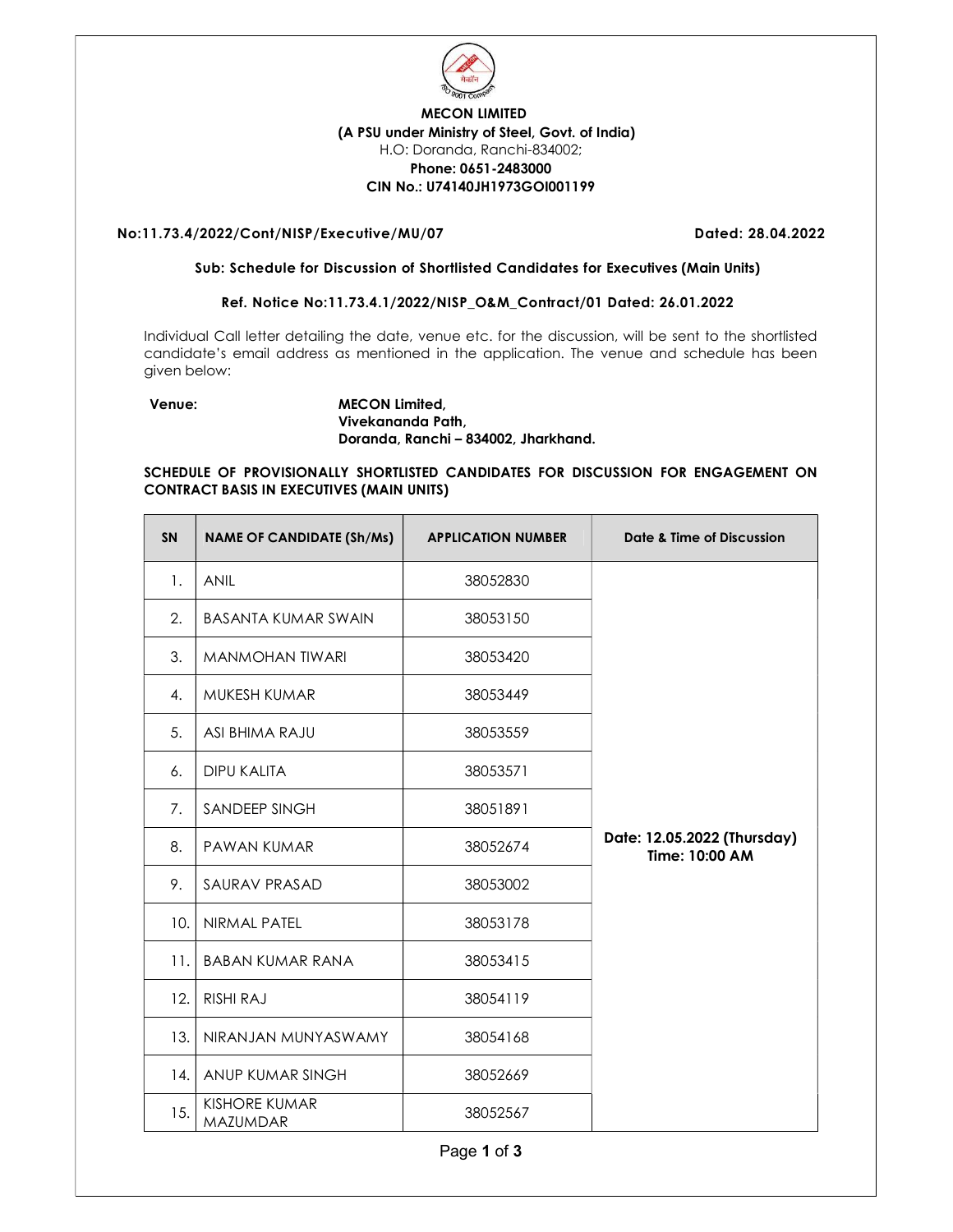| <b>SN</b> | <b>NAME OF CANDIDATE (Sh/Ms)</b>     | <b>APPLICATION NUMBER</b> | Date & Time of Discussion                     |
|-----------|--------------------------------------|---------------------------|-----------------------------------------------|
| 16.       | <b>SUMIT SHARMA</b>                  | 38052665                  |                                               |
| 17.       | <b>SUMAN KUMAR</b>                   | 38051251                  |                                               |
| 18.1      | M PRASHANT                           | 38051281                  |                                               |
| 19.1      | SHEKH RASID                          | 38051161                  |                                               |
| 20.       | <b>JASWANT SINGH</b>                 | 38051662                  |                                               |
| 21.       | YOGESH KUMAR DOHARE                  | 38051679                  |                                               |
| 22.       | PRASHANT                             | 38051032                  |                                               |
| 23.       | KAKINADA MADHAVA<br><b>RAO</b>       | 38051361                  |                                               |
| 24.       | <b>AJAY KUMAR</b>                    | 38051644                  |                                               |
| 25.       | SANJIT MOHAN KABAT                   | 38051746                  | Date: 12.05.2022 (Thursday)<br>Time: 10:00 AM |
| 26.       | <b>VIVEK RANJAN</b>                  | 38051610                  |                                               |
| 27.1      | RAHUL KUMAR PRASAD                   | 38051695                  |                                               |
| 28.1      | SANAT KUMAR CHANDRA                  | 38051943                  |                                               |
| 29.       | JEETENDRA YADAV                      | 38051428                  |                                               |
| 30.       | SONU KUMAR YADAV                     | 38051842                  |                                               |
|           | 31. AJIT KUMAR MISHRA                | 38051441                  |                                               |
|           | 32. ABHISHEK CHANDRAKAR              | 38052121                  |                                               |
| 33.       | <b>BIBHUTI SAHOO</b>                 | 38051627                  |                                               |
| 34.       | VISHWADEEP SAHU                      | 38051823                  |                                               |
| 35.       | <b>RAM KAILASH TIWARI</b>            | 38051882                  | Date: 12.05.2022 (Thursday)<br>Time: 10:00 AM |
| 36.       | HARSH KUMAR RAJPUT                   | 38053914                  |                                               |
| 37.       | NULAKASAVALLA<br><b>BHASKARA RAO</b> | 38053944                  |                                               |
| 38.       | <b>INDRAJEET SINGH</b>               | 38054008                  |                                               |
| 39.       | <b>JAFAR HUSSAIN</b>                 | 38054179                  |                                               |
| 40.       | <b>MALKIT SINGH</b>                  | 38052564                  |                                               |
| 41.       | <b>JIBRAIL KHAN</b>                  | 38052569                  |                                               |
| 42.1      | PRAHALLAD SAHOO                      | 38051065                  |                                               |